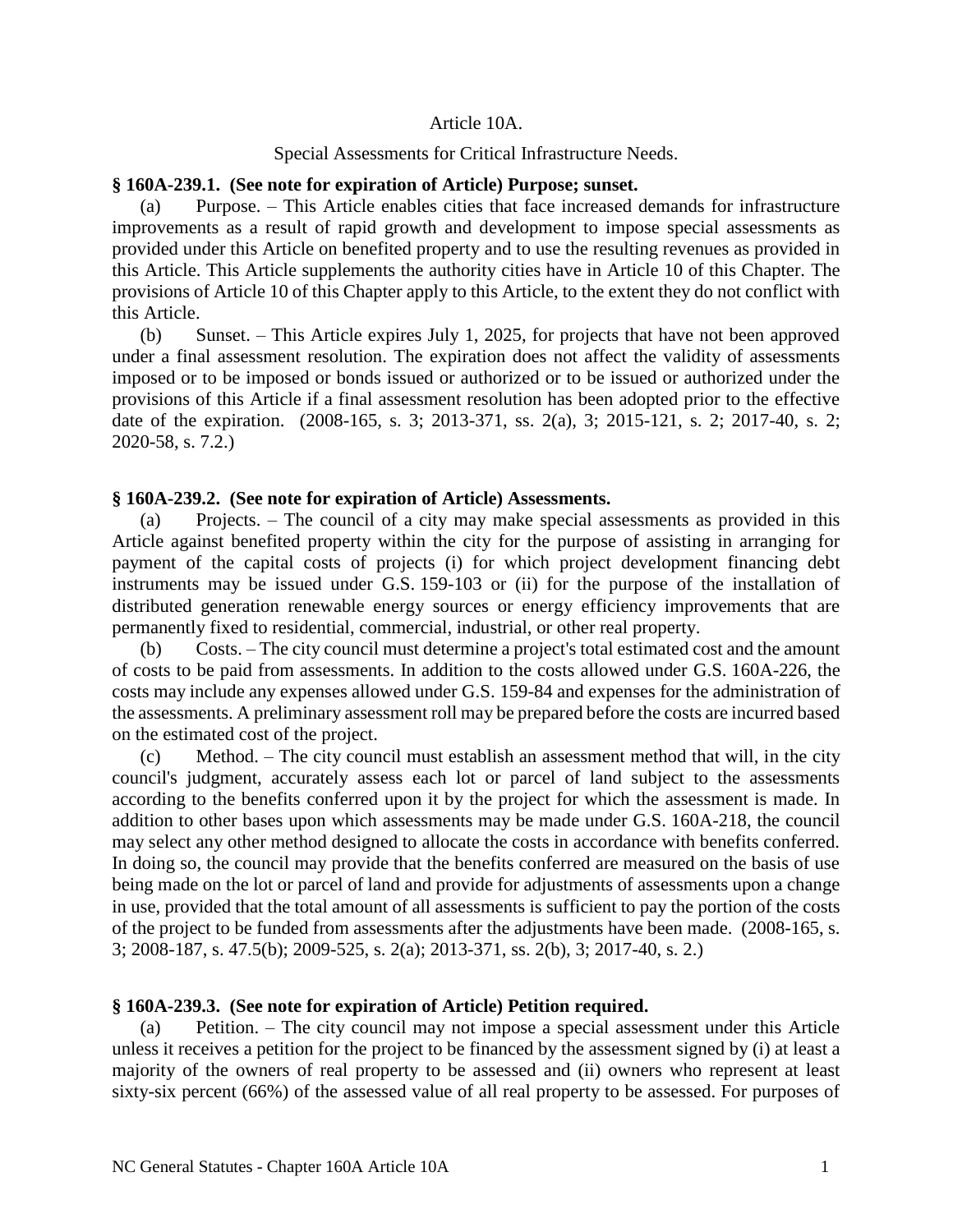determining whether the petition has been signed by a majority of owners, an owner who holds title to a parcel of real property alone shall be treated as having one vote each, and an owner who shares title to a parcel of real property with one or more other owners shall have a vote equal to one vote multiplied by a fraction, the numerator of which is one, and the denominator of which is the total number of owners of the parcel. For purposes of determining whether the assessed value represented by those signing the petition constitutes at least sixty-six percent (66%) of the assessed value of all real property to be assessed, an owner who holds title to a parcel of real property alone shall have the full assessed value of the parcel included in the calculation, and an owner who shares title to a parcel of real property with one or more other owners shall have their proportionate share of the full assessed value of the parcel included in the calculation. The petition must include the following:

- (1) A statement of the project proposed to be financed in whole or in part by the imposition of an assessment under this Article.
- (2) An estimate of the cost of the project.
- (3) An estimate of the portion of the cost of the project to be assessed.

(a1) Preliminary Assessment Resolution. – Upon the receipt of a petition as provided for under subsection (a) of this section, the city council shall adopt a preliminary assessment resolution containing all of the following:

- (1) A statement of intent to undertake the project.
- (2) A general description of the nature and location of the project.
- (3) An estimate of the total cost of the project.
- (4) A statement as to the proposed terms of payment of the assessment.
- (5) An order setting a time and place for a public hearing on all matters covered by the preliminary assessment resolution. The hearing shall be not earlier than three weeks and not later than 10 weeks from the day on which the preliminary resolution is adopted.

(a2) Hearing on Preliminary Assessment Resolution; Assessment Resolution. – At the public hearing, the city council shall hear all interested persons who appear with respect to any matter covered by the preliminary assessment resolution. Not earlier than 10 days after the public hearing, the city council may adopt a final assessment resolution directing that the project or portions thereof be undertaken. The final assessment resolution shall include all of the information provided for in subdivisions (1) through (4) of subsection (a1) of this section.

(b) Petition Withdrawn. – The city council must wait at least 10 days after the public hearing on the preliminary assessment resolution before adopting a final assessment resolution. A petition submitted under subsection (a) of this section may be withdrawn if notice of petition withdrawal is given in writing to the council signed by at least a majority of the owners who signed the petition submitted under subsection (a) of this section representing at least fifty percent (50%) of the assessed value of all real property to be assessed. The council may not adopt a final assessment resolution if it receives a timely notice of petition withdrawal.

(c) Validity of Assessment. – No right of action or defense asserting the invalidity of an assessment on grounds that the city did not comply with this section may be asserted except in an action or proceeding begun within 90 days after publication of the notice of adoption of the preliminary assessment resolution. (2008-165, s. 3; 2013-371, ss. 2(c), 3; 2017-40, s. 2.)

# **§ 160A-239.4. (See note for expiration of Article) Funding a project for which an assessment is imposed.**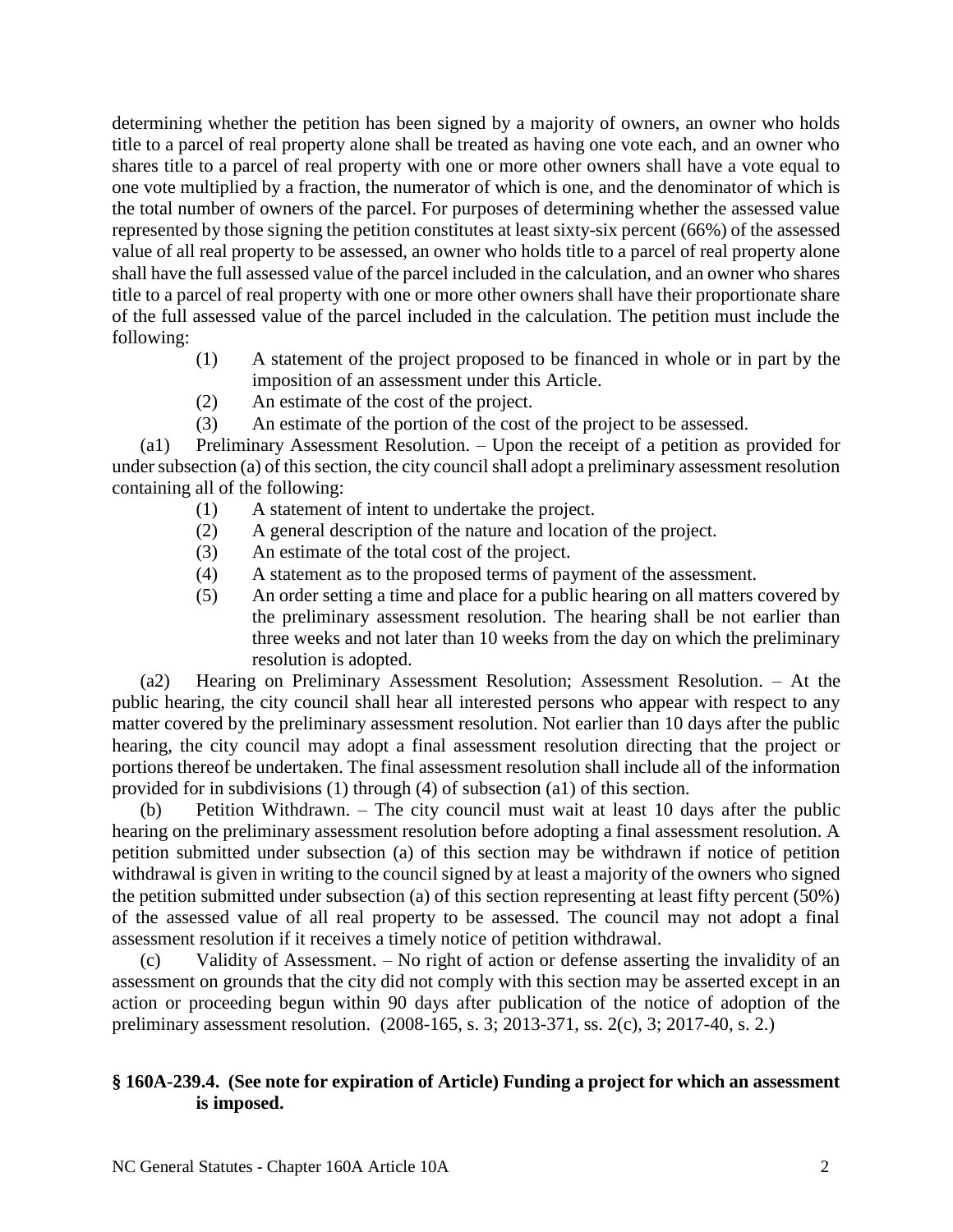(a) Funding Sources. – In addition to funding from sources otherwise authorized for use by a city in connection with a project, a city council may provide for the payment of all or a portion of the cost of a project for which an assessment may be imposed under this Article from one or more funding sources listed in this subsection. The assessment resolution must include the estimated cost of the project to be funded from assessments and the amount of the cost estimated to be derived from each respective funding source.

- (1) Revenue bonds issued under G.S. 160A-239.6.
- (2) Project development financing debt instruments issued under the North Carolina Project Development Financing Act, Article 6 of Chapter 159 of the General Statutes.
- (3) General obligation bonds issued under the Local Government Bond Act, Article 4 of Chapter 159 of the General Statutes.
- (4) General revenues.
- (5) Funds from private parties.

(b) Assessments Pledged. – An assessment imposed under this Article may be pledged to secure revenue bonds under G.S. 160A-239.6 or as additional security for a project development financing debt instrument under G.S. 159-111. If an assessment imposed under this Article is pledged to secure financing, the city council must covenant to enforce the payment of the assessments.

(c) Reimbursement From Assessments. – If a city contracts with a private party to construct a project on behalf of the city as provided in G.S. 160A-239.7, the city council may agree to impose one or more assessments pursuant to this Article in order to reimburse the private party for actual costs incurred by the private party related to the project and documented to the city. The city council shall not be obligated to reimburse a private party any amount in excess of assessment revenues actually collected less the city's related administrative costs.

A reimbursement shall not include reimbursement to the private party for any interest costs, whether actual or imputed, of the funds invested by the private party in the project except in the event that an abeyance in the collection of assessments is permitted pursuant to G.S. 160A-239.5. If an abeyance in the collection of assessments is permitted, the amount to be reimbursed may include an inflationary factor applicable for the period of the abeyance.

(d) Performance Bond. – A subdivision control ordinance adopted by a city under G.S. 160A-372 providing for a performance bond or guarantee to assure successful completion of required improvements will apply to a project funded in whole or in part by an assessment under this Article. (2008-165, s. 3; 2009-525, s. 2(b); 2010-95, s. 40; 2013-371, s. 3; 2017-40, s. 2.)

# **§ 160A-239.5. (See note for expiration of Article) Payment of assessments by installments.**

(a) An assessment imposed under this Article is payable in annual installments. The city council must set the number of annual installments, which may not be more than 25. The installments are due on the date that real property taxes are due.

(b) The city council may provide for the abeyance of assessments as authorized in Article 10 of this Chapter. The abeyance may apply to any assessed property. Annual installments shall be deferred until the period of abeyance ends. The assessment shall be payable on the first annual installment payment date after the period of abeyance ends. (2008-165, s. 3; 2013-371, s. 3; 2015-121, s. 4; 2017-40, s. 2.)